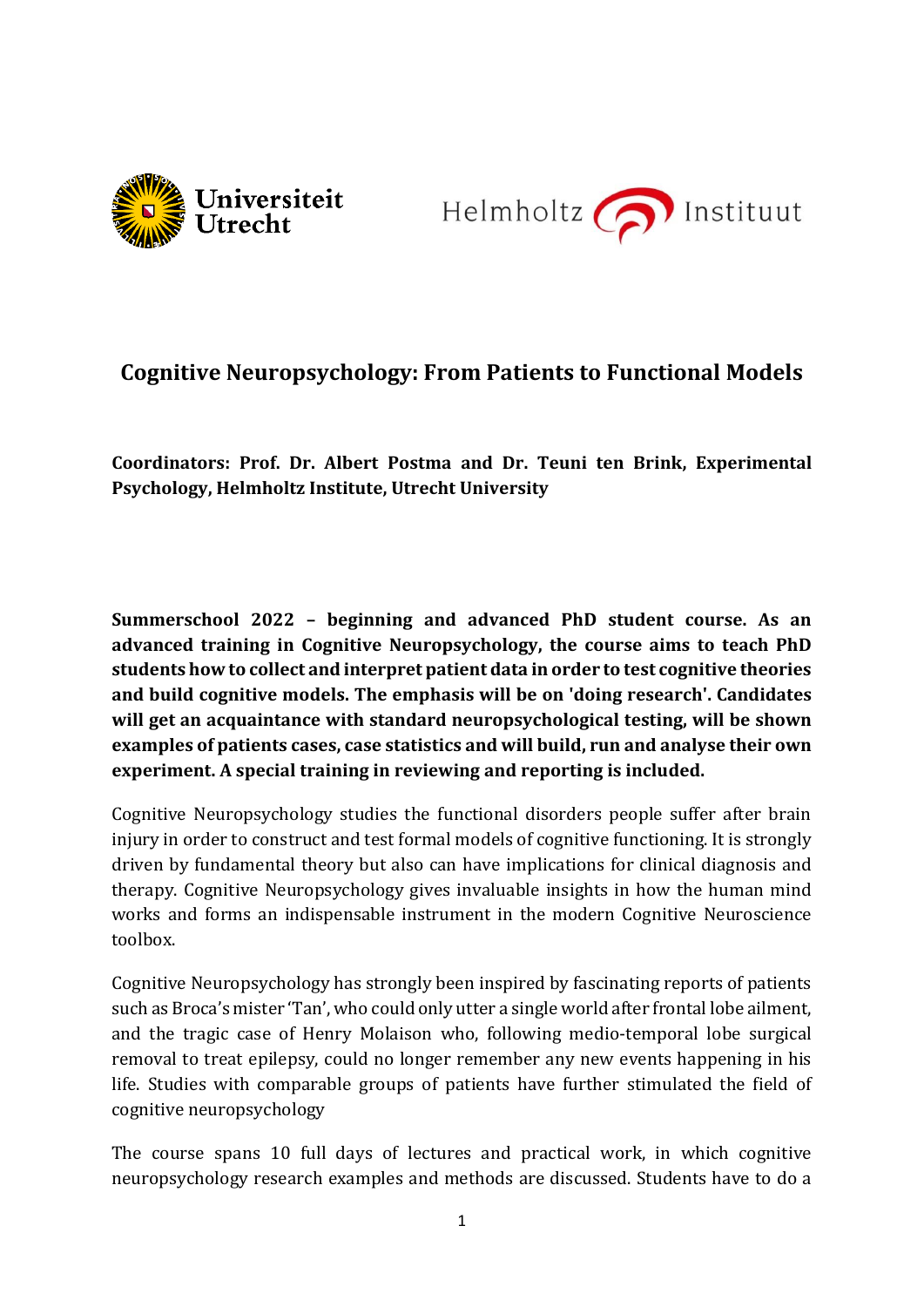short research project, including setting up and trying out their own cognitive neuropsychology experiment, and complete a number of writing assignments. Senior, international cognitive neuropsychologists give lectures and supervision.

The course will address history and methodology of cognitive neuropsychology research; statistical techniques; examinations in large clinical groups; disorders such as topographical amnesia, visuospatial neglect; amnesia.

After this course, PhD candidates:

a) will have gained new insights and skills in how to conduct cognitive neuroscience research,

b) are able to read, evaluate and integrate in their own research, recent literature from the field of cognitive, clinical and applied neuropsychology, and

c) can directly strengthen their own PhD projects with new analytic and experimental approaches.

## **Schedule**

The schedule will be updated closer to the starting date, including recommended literature. A typical day starts with a two - three hours lecture in the morning, followed by an assignment for group work. There is opportunity to consult with the course tutors during this assignment. The day closes with presentations, plenary discussions or selfstudy and writing activities.

Active student participation: Students have to conduct their own mini cognitive neuropsychology research project, requiring them to think further about the ins and outs of patient research, to design new experiments or make new combinations of neuropsychological tests, and to write a research paper and review other papers from the domain of cognitive neuropsychology. Active participation is thus highly stimulated.

This is a hybrid course. In principle, it is fully taught on location in the city of Utrecht. Attending online only is also a possibility. For the social part and the experience to be at Utrecht University we recommend to come to campus, but this is no requirement.

Certain details of the schedule might slightly change prior to the start of the course. Notice at the times during which no central meeting has been planned, you can work either on your own (reading, writing, analysing) or plan a meeting with your own group.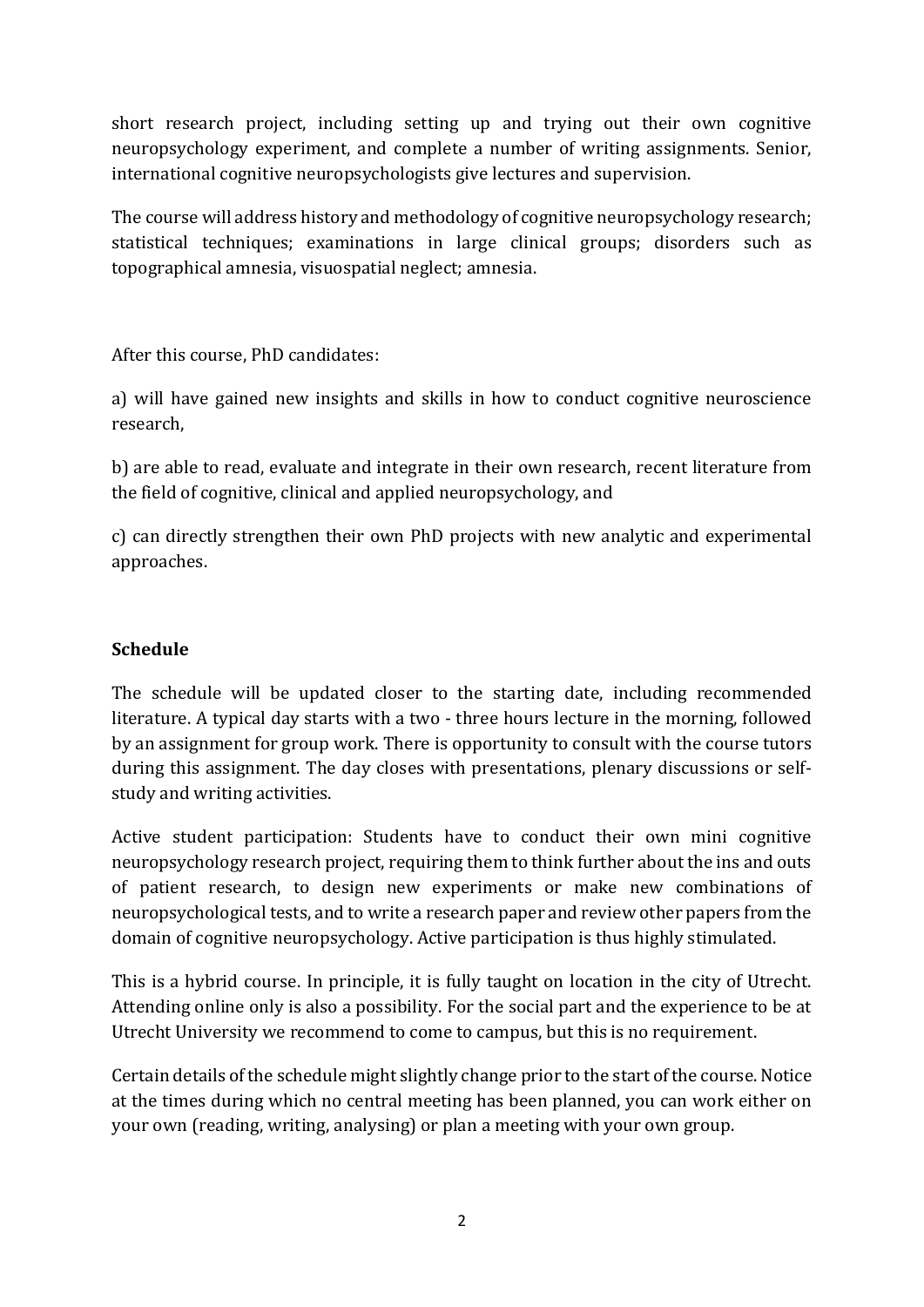| Day 1                                                         | <b>Prof. Albert Postma</b><br>4-7-2022                                                                   |  |  |
|---------------------------------------------------------------|----------------------------------------------------------------------------------------------------------|--|--|
| $10-12$ am                                                    | Lecture: The fascinating cases of Monsieur Tan and H.M.: An Introduction<br>to cognitive neuropsychology |  |  |
| $1-3.30$ pm                                                   | Group work                                                                                               |  |  |
| 3.30-5pm                                                      | Seminar                                                                                                  |  |  |
| Day 2                                                         | Dr. Teuni ten Brink<br>$5 - 7 - 2022$                                                                    |  |  |
| $10-12$ am                                                    | Lecture: Replication crisis in Neuropsychology - rehabilitation of                                       |  |  |
|                                                               | visuospatial neglect                                                                                     |  |  |
| Day 3                                                         | <b>Prof. Muireann Irish</b><br>$6 - 7 - 2022$                                                            |  |  |
| $9-11$ am                                                     | Lecture: The future of memory - what have we learned from the                                            |  |  |
|                                                               | dementias?                                                                                               |  |  |
| Day 4                                                         | <b>Prof. Muireann Irish</b><br>7-7-2022                                                                  |  |  |
| $9-11$ am                                                     | Consultancy time with Prof. Muireann Iris.                                                               |  |  |
| $1-5$ pm                                                      | Group work                                                                                               |  |  |
| [optional: Helmholtz Lecture of Prof Muireann Irish at 4-5pm] |                                                                                                          |  |  |
| Day 5                                                         | <b>Prof. Muireann Irish</b><br>8-7-2022                                                                  |  |  |
| $9-11$ am                                                     | Lecture: Try to see it my way - Social cognition in frontotemporal dementia                              |  |  |
| $1-5$ pm                                                      | Group work                                                                                               |  |  |
| Day 6                                                         | <b>Prof. Olaf Blanke</b><br>11-7-2022                                                                    |  |  |
| $10-12am$                                                     | Lecture: Multisensory and cognitive mechanisms of<br>bodily self-<br>consciousness                       |  |  |
| $1-3.30$ pm                                                   | Group work                                                                                               |  |  |
| 3.30-5pm                                                      | Consultancy time with Prof. Olaf Blanke.                                                                 |  |  |
|                                                               |                                                                                                          |  |  |
| Day 7                                                         | <b>Prof. Olaf Blanke</b><br>12-7-2022                                                                    |  |  |
| 10-12am                                                       | Lecture: Complex hallucinations and cognitive impairments in Parkinson's<br>disease                      |  |  |

1-2pm Group work